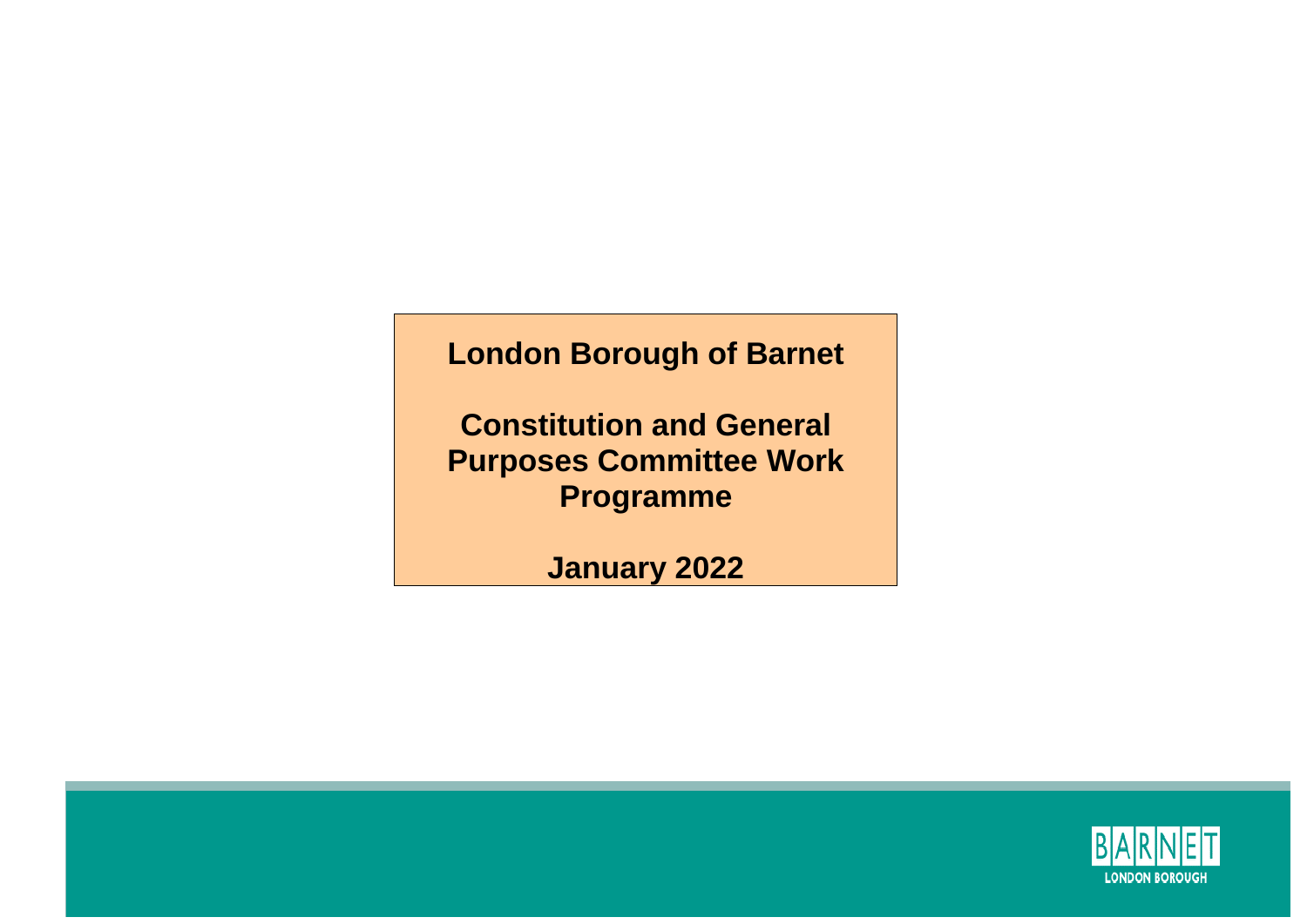| <b>Subject</b>                                                                                                                              | <b>Overview of decision</b>                                                                                                     | <b>Report of Chief/Lead officer</b>                                              | <b>Update</b>                                             |  |  |  |
|---------------------------------------------------------------------------------------------------------------------------------------------|---------------------------------------------------------------------------------------------------------------------------------|----------------------------------------------------------------------------------|-----------------------------------------------------------|--|--|--|
| 7 February 2022                                                                                                                             |                                                                                                                                 |                                                                                  |                                                           |  |  |  |
| <b>Constitution Review</b><br>Standing Item                                                                                                 | To review and approve revisions<br>to the Constitution following the<br>review of elements which require<br>updating and review | <b>Monitoring Officer</b><br><b>Head of Governance</b>                           | N/A                                                       |  |  |  |
| <b>Annual Pay Policy</b><br><b>Statement</b>                                                                                                | To receive the annual review of<br>the Council's pay policy<br>statement together with any<br>amendments.                       | <b>Assistant Director - Human</b><br>Resources and Organisational<br>Development | N/A                                                       |  |  |  |
| Local Government &<br>Social Care<br>Ombudsman (LGSCO)<br>and Housing<br><b>Ombudsman Summary</b><br>of Upheld Complaints<br>report 2020/21 | Summary of the upheld<br>complaints determined by the<br><b>LGSCO and Housing</b><br>Ombudsman during 2020/21                   | <b>Head of Assurance and Business</b><br>Development                             | Not reported to date due to Covid impact<br>on committees |  |  |  |

| <b>Items to be allocated</b>                      |                                                                                                                                       |                                                                               |     |  |
|---------------------------------------------------|---------------------------------------------------------------------------------------------------------------------------------------|-------------------------------------------------------------------------------|-----|--|
| Information<br>Management<br>As and when required | To determine Member requests<br>for non-committee information as<br>specified in the Members'<br><b>Information Management Policy</b> | Director of Assurance<br><b>Head of Assurance and Business</b><br>Development | N/A |  |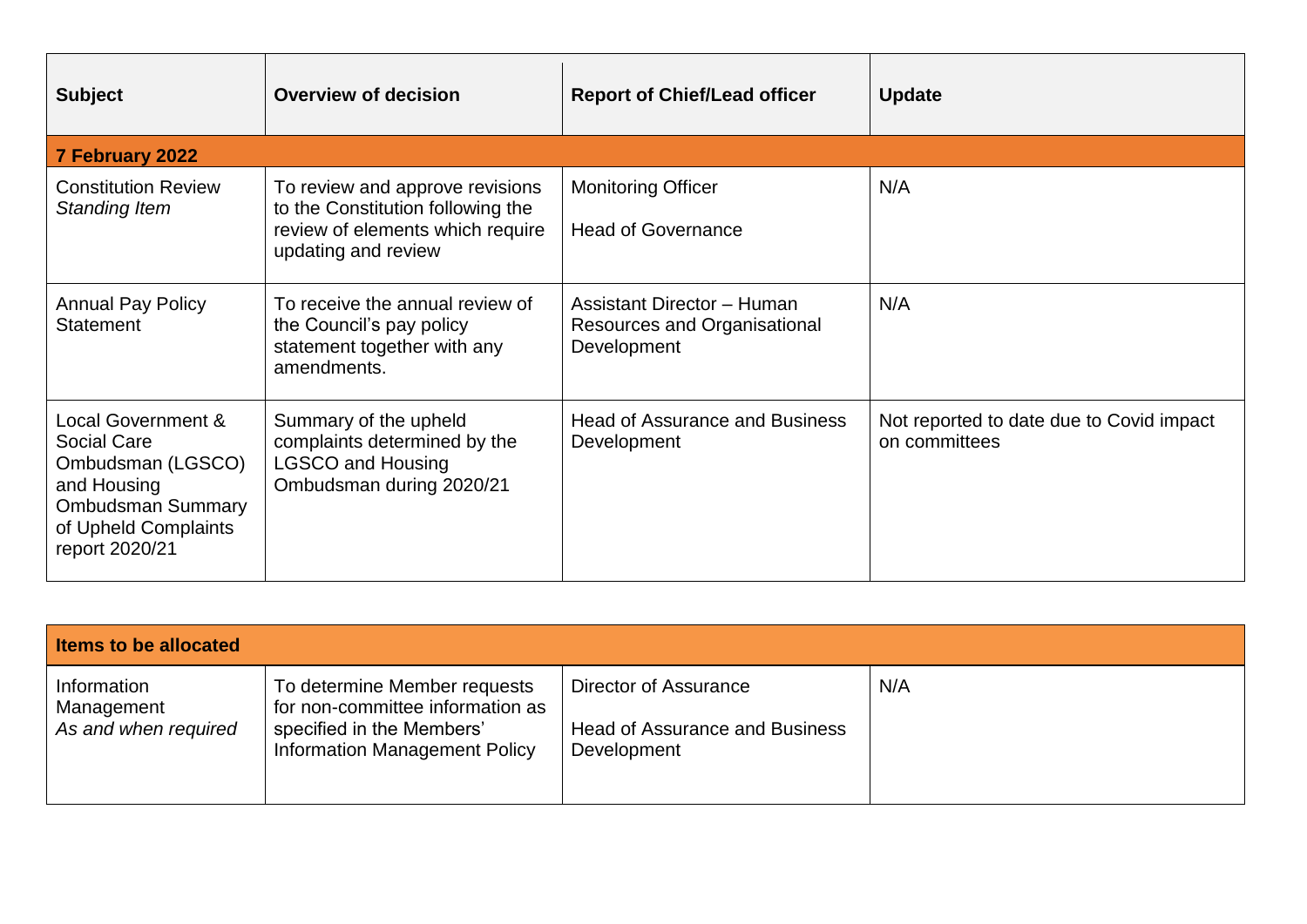| <b>Subject</b>                                                                                                                                                | <b>Overview of decision</b>                                                                                                                  | <b>Report of Chief/Lead officer</b>                                            | <b>Update</b>                           |
|---------------------------------------------------------------------------------------------------------------------------------------------------------------|----------------------------------------------------------------------------------------------------------------------------------------------|--------------------------------------------------------------------------------|-----------------------------------------|
| Health & Safety Annual<br>Report                                                                                                                              | Review of health and safety<br>performance during 2021/22 and<br>priorities for 2022/23                                                      | Head of Safety, Health and<br>Wellbeing                                        | N/A                                     |
| Review of Policy for<br><b>Payments for Additional</b><br>Responsibilities and<br>Outstanding<br>Contributions                                                | To review implementation of the<br>Policy                                                                                                    | <b>Assistant Director Human</b><br>Resources and Organisational<br>Development | N/A                                     |
| Code of Conduct<br>Allegations 2020/21 and<br>2021/22                                                                                                         | Report on complaints regarding<br>Members that the Monitoring<br>Officer has received about<br>Member conduct during 2020/21<br>and 2021/22. | <b>Monitoring Officer</b>                                                      | Report after 1 <sup>st</sup> April 2022 |
| <b>Local Government &amp;</b><br><b>Social Care</b><br>Ombudsman (LGSCO)<br>and Housing<br><b>Ombudsman Summary</b><br>of Upheld Complaints<br>Report 2021/22 | Summary of the upheld<br>complaints determined by the<br><b>LGSCO and Housing</b><br>Ombudsman during 2021/22.                               | <b>Head of Assurance and Business</b><br>Development                           | Report after 1 <sup>st</sup> April 2022 |